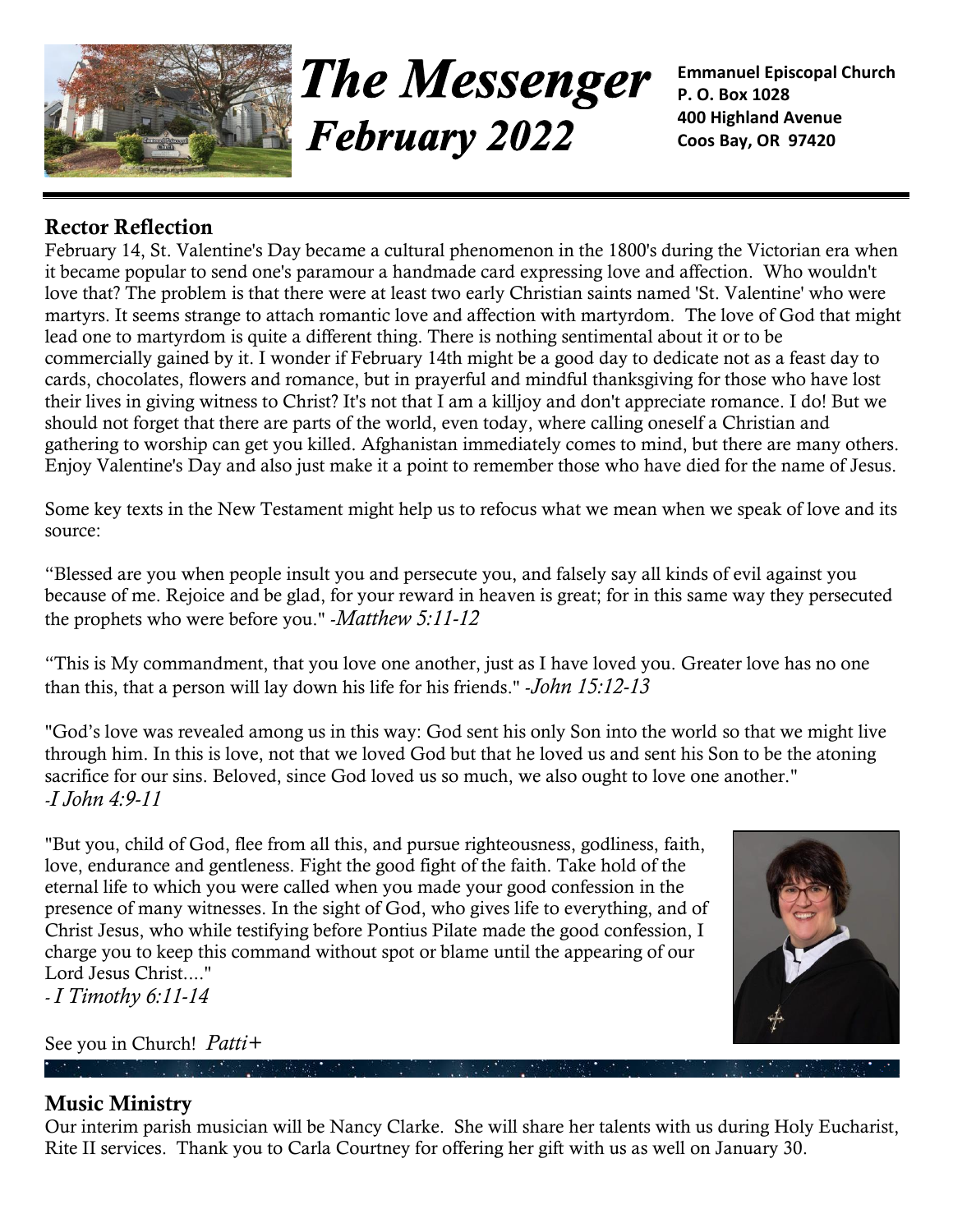

## **[Emergency Preparedness Conversation with Sr. Amy Linder for Clergy, Wardens,](https://diocese-oregon.org/event/emergency-preparedness-conversation-with-sr-amy-linder-for-clergy-wardens-building-managers/)  [Building Managers](https://diocese-oregon.org/event/emergency-preparedness-conversation-with-sr-amy-linder-for-clergy-wardens-building-managers/)**

Join Sr. Amy Linder, OP, our Diocesan Disaster Preparedness Coordinator for a conversation on Disaster Preparedness for Churches on **February 22 at 7:00 pm.** Clergy are encouraged to invite wardens and/or emergency preparedness point-person to attend. Registration is required. Learn more and register here: [https://diocese-oregon.org/event/emergency-preparedness-conversation-with-sr-amy-linder-for-clergy](https://diocese-oregon.org/event/emergency-preparedness-conversation-with-sr-amy-linder-for-clergy-wardens-building-managers/)[wardens-building-managers/](https://diocese-oregon.org/event/emergency-preparedness-conversation-with-sr-amy-linder-for-clergy-wardens-building-managers/)



# **Coos Food Cupboard**

For the month of February, donations of toilet paper would be appreciated as this a much requested item that cannot be purchased with food stamps. Thank you for your continued support of the Coos Food Cupboard and our clients.

~submitted by Brian Sullivan



#### **Make Kindness the First, Last and Most Frequent…**

2021 was a year for trials and travails. It was not about joy but about obligation, commitment and dedication. Thank God the year is over!

Now here we are at the very beginning of 2022 and there's a completely clean slate and nothing to stand in the way but lack of ambition and imagination.

What have you been avoiding?

Why haven't you learned something new?

How many people have you Skyped/Zoomed/Facetimed, contacted, invited or complimented? If you haven't this is the time. Any person has something they can teach you and most have so many things there isn't enough year to work them all in. If you start right now before the quarter of the 2022 clock you might just get the drop on'em.

Have you done all that you can do to promote your community? Have you tried to help another person find an outlet for their passion? Have you spoken to a neighbor or a co-worker and where is that dynamite new idea for a project that only you have? This is the time.

Yes, masks are a pain, but they are necessary to protect yourself, your family and your community. There is so much work to do and so little time to do it in that anyone not out there this very minute working on getting the ball rolling for 2022 is falling behind.

I implore each of you to make a promise right now that in 2022 you will not let others do all of the work. You will get out there and find a way to make kindness the first, last and most frequent thing people think of when they think of the South Coast.

~Respectfully submitted by Ron Miranda



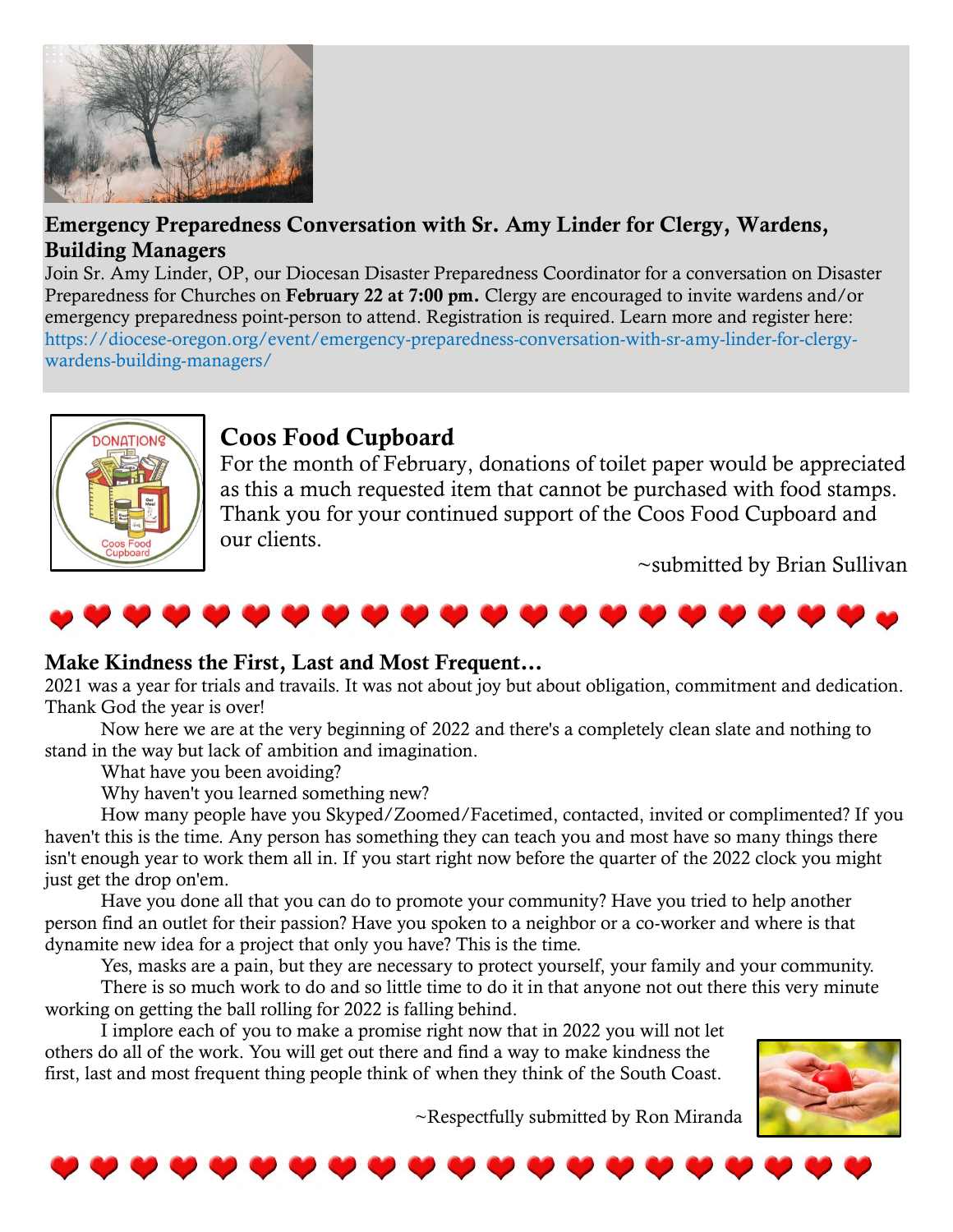# **Book Recommendation from Rev. Sr. Patti Hale** *No Future without Forgiveness* **by Desmond Tutu**

"In **No Future Without Forgiveness**, Tutu argues that true reconciliation cannot be achieved by denying the past. But nor is it easy to reconcile when a nation "looks the beast in the eye." Rather than repeat platitudes about forgiveness, he presents a bold spirituality that recognizes the horrors people can inflict upon one another, and yet retains a sense of idealism about reconciliation. With a clarity of pitch born out of decades of experience, Tutu shows readers how to move forward with honesty and compassion to build a newer and more humane world."

~Review from GoodReads.com





#### **From the Diocese of Oregon: New Testament Greek classes begin February 10**

Join the Rev. Tony Hutchinson and others from around the diocese on Thursdays beginning February 10 for an online New Testament Greek course learning Koine Greek. The group plans to meet on zoom from 1:20 - 1:50 pm, then allow an additional hour for folks interested in reading the Gospel appointed for the following Sunday. To learn more or sign up, contact the Rev. Tony Hutchinson (anthony hutchinson@yahoo.com) or Martin Loring (m.loring5332@comcast.net).

# **Prayer by Episcopal Relief and Development**



For more information about Episcopal Relief and Development, go here <https://www.episcopalrelief.org/>